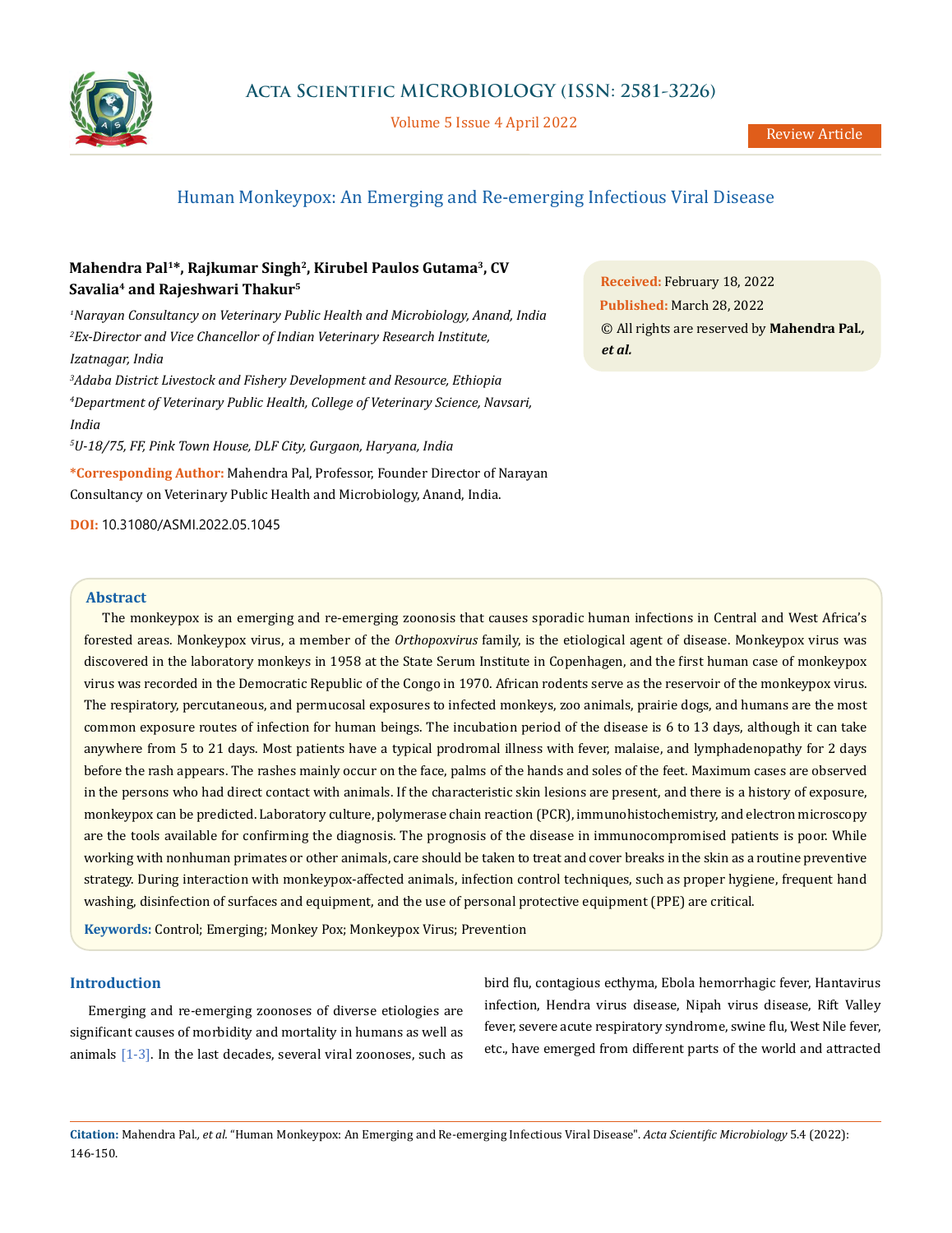the attention of public health authorities  $[1-6]$ . Poxviruses include several zoonotic pathogens, such as cowpox virus, buffalopox pox virus, goatpox virus, monkeypox, and camelpox that affect both animals and humans in many regions of the world [1]. The poxviruses cause four diseases in nonhuman primates; monkeypox being the most common [7]. Monkeypox is a sylvatic zoonosis that causes sporadic human infections in forested areas of Central and West Africa<sup>[8]</sup>.

Monkeypox is an emerging and re-emerging zoonotic infection of public health significance  $[9,10]$ . It is serologically linked to smallpox in humans; hence a smallpox vaccination can prevent monkeypox in humans [7]. Monkeypox was first observed in 1958, when two outbreaks of a pox-like disease occurred in research colonies of monkeys, hence the name 'monkeypox' was given  $[11]$ .

Human monkeypox was first discovered in humans in the Democratic Republic of Congo in 1970. The majority of cases have been documented in rural areas of the Congo Basin and Western Africa since then, especially in the Democratic Republic of Congo. In the Democratic Republic of Congo, a large outbreak occurred in 1996-97. Monkeypox cases were confirmed in the Midwest of the United States of America in the spring of 2003, marking the disease's first recorded incidence outside of Africa [8].

The virus causes epithelial papular and vesicular lesions in both New and Old World monkeys and apes. The animal and the owner both are to be vaccinated for protection [7]. Monkeypox has the potential to spread from person to person and could be used in bioterrorism  $[10]$ . The primary goal of this mini-review is to delineate the emerging position of the monkeypox virus as a zoonotic pathogen of public health importance.

#### **Etiology**

Monkeypox is caused by the Monkeypox virus (MPXV), which is a member of the *Orthopoxvirus* family [1,12]. Variola (smallpox), vaccinia (used in the smallpox vaccine), camelpox, and cowpox virus are other *Orthopoxviruses* that cause diseases in humans [1,11,13]. There are two monkeypox clades, Congo Basin and West African, according to genomic sequencing, and differences in human pathogenicity and death have been documented in the two geographic locations [8]. The virus is enveloped, double-stranded DNA virus with a slightly pleomorphic core and lateral bodies, measuring 140-260 nm in diameter by 220-450 nm in length. It's resistant to phenolic disinfectants, and it's inactivated by polar lipophilic solvents like chloroform and low pH. At 60°C, complete inactivation of the similarly related vaccinia virus takes 2-3 hours, or minutes at 22°C after exposure to 20 nM caprylate [14,15].

#### **Transmission**

Monkeypox can be transmitted to humans by a bite from an infected animal or direct contact with the animal's lesions, blood, or bodily fluids [1,4,8,11,12]. Although it is less infectious than smallpox, the disease can spread from person to person. During direct and prolonged face-to-face contact, the virus is assumed to be transmitted via respiratory droplets. Monkeypox can also be transmitted by direct touch with an infected person's bodily fluids or virus-contaminated things, such as bedding or clothing [11]. The inoculation or transmission through the placenta (congenital monkeypox) is another method of transmission of disease [8]. Direct contact with the animals, particularly the rodents is considered the prime mode of disease transmission [11].

## **Epidemiology**

Monkeypox virus was initially identified as the cause of a pox infection in captive monkeys in 1958 [11]. However, the first report of human monkeypox was made in a 9-year-old child in 1970 from the Democratic Republic of Congo [8,12]. Since then cases of human monkeypox have been reported from many African countries, such as Benin, Cameroon, Central African Republic, Cote d'Ivoire, the Democratic Republic of the Congo, Gabon, Liberia, Nigeria, Sierra Leone, and South Sudan [8,11]. A massive outbreak of monkeypox in humans was investigated in Nigeria in 2017 [8]. Monkeypox outbreak occurred in the Midwest of the United States in 2003, marking the first time the disease has been recorded outside of Africa. Pet prairie dogs, other small mammals in captivity, and people who have been exposed to sick prairie dogs have accounted for the majority of cases in the United States [8].

#### **Natural host**

Monkeypox has been detected in a variety of African animal species, including rope squirrels, tree squirrels, Gambian rats, striped mice, dormice, and primates. There are still questions about the virus's natural history, and more research is needed to determine the exact reservoir of the virus, and how it is maintained

147

**Citation:** Mahendra Pal*., et al.* "Human Monkeypox: An Emerging and Re-emerging Infectious Viral Disease". *Acta Scientific Microbiology* 5.4 (2022): 146-150.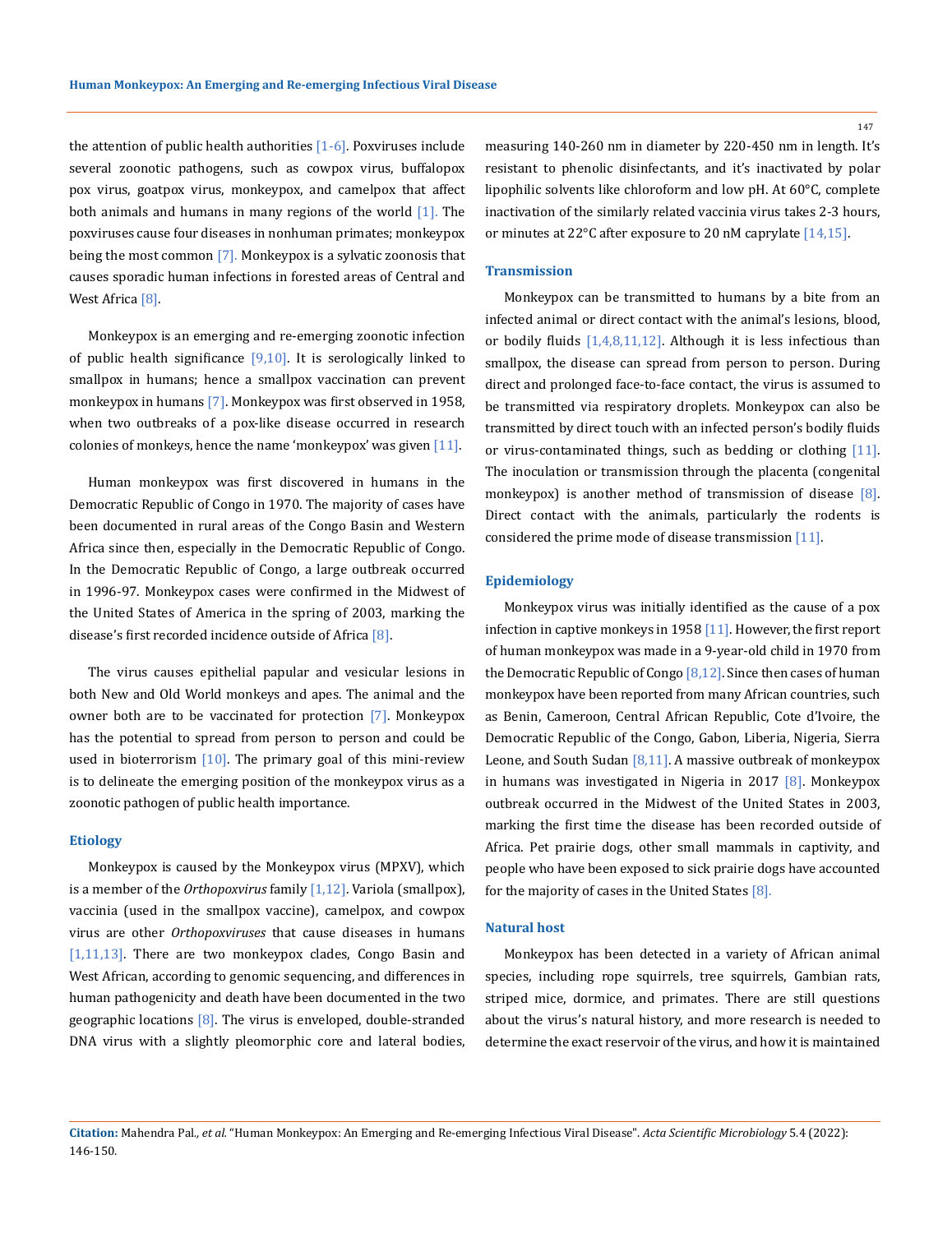in nature [8]. Squirrels of the genera *Funisciurus* and *Heliosciurus* have recently been recognized as hosts and reservoirs  $[16]$ . In the United States, the virus is considered to have spread from African animals to a variety of non-African species (such as prairie dogs) with whom they shared space  $[8]$ . Mice, rats, and rabbits have all been found to be infected by the virus in laboratory investigations [11].

#### **Clinical symptoms**

Monkeypox has a 7-14 day incubation period (time from infection to symptoms), although it can be  $5-21$  days  $[8]$ . The infection can be described in two stages: Fever, acute headache, lymphadenopathy, back pain, myalgia, and severe asthenia (lack of energy) characterize the invasion stage (0-5 days). The period during which the eruptions simultaneously is appearing on the face (in 95% of cases), on the palms of the hands and soles of the feet (in 75% of cases), and on the torso. The rash progresses from the macules to papules,vesicles and pustules, and then there is the formation of crusts. The monkeypox-affected children showed rashes on different parts of the body (Figure 1)  $[8]$ . Immunocompromised patients and patients with cellular immune response impairment can develop generalized exanthema and severe systemic illness with a lethal outcome. Humans have never been exposed to a hemorrhagic variant of monkeypox [17]. The case-fatality rate for human monkeypox is less than 10%. The majority of fatalities due to monkeypox occur in young patients [8]. In this context, Jezzek and co-investigators [17] reported that secondary bacterial infections of the skin were noticed in 19% of unvaccinated monkeypox patients.



parts of the body. Source: CDC [11].

Monkeypox is a self-limiting rash that affects nonhuman primates. Fever and 1 to 4 mm cutaneous papules appear first, then develop into pustules and crust over. The center of a typical monkeypox lesion is red, necrotic, and depressed, with epidermal hyperplasia surrounding it. The face, limbs, palms, soles, and tail may all have these "pocks," but they are more common on the face, limbs, palms, soles, and tail  $[18]$ . Some animals have lesions only on their skin. Coughing, nasal discharge, dyspnea, anorexia, facial edema, oral ulcers, or lymphadenopathy may be noticed in severe cases. In spontaneous infections, disseminated infection with visceral lesions is uncommon. Only pneumonia is seen in monkeys who have been infected with an aerosol. The majority of naturally infected animals recover; nevertheless, fatalities do occur occasionally, especially in newborn monkeys. Infections might potentially be asymptomatic [19].

## **Diagnosis**

The clinical manifestation of the disease is not very characteristic to make the diagnosis and therefore, laboratory techniques, such as virus isolation, electron microscopy, immunohistochemistry, and PCR are imperative to establish an unequivocal diagnosis on monkeypox [4,13]. Smallpox, chickenpox, measles, bacterial skin diseases, scabies, medicament allergies, syphilis, and rickettsial pox are among the most common differential diagnoses [8,13]. RT-PCR is used to routinely detect monkeypox virus DNA in clinical and veterinary specimens, as well as in monkeypox virusinfected cell cultures [20]. The enzyme-linked immunosorbent test (ELISA) is used to identify IgG and IgM antibodies, and immunohistochemistry is used to detect viral antigens [21,22]. Due to the accuracy and sensitivity, the polymerase chain reaction (PCR) method is considered the mainstay of laboratory diagnosis [8].

## **Treatment**

Although there is no proven treatment for humans, animal research demonstrated that antiviral treatment with cidofovir or a similar acyclic nucleoside phosphonate analog is effective. Antiviral chemicals are more efficient in lowering mortality in animals than the therapeutic use of the smallpox vaccine  $[8,23]$ . The treatment in the majority of cases is supportive. Although many animals recover on their own and antiretroviral medications have been shown to be **Figure 1:** Children showing monkeypox lesions on different beneficial in experimental infections, the CDC recommends that all

148

**Citation:** Mahendra Pal*., et al.* "Human Monkeypox: An Emerging and Re-emerging Infectious Viral Disease". *Acta Scientific Microbiology* 5.4 (2022): 146-150.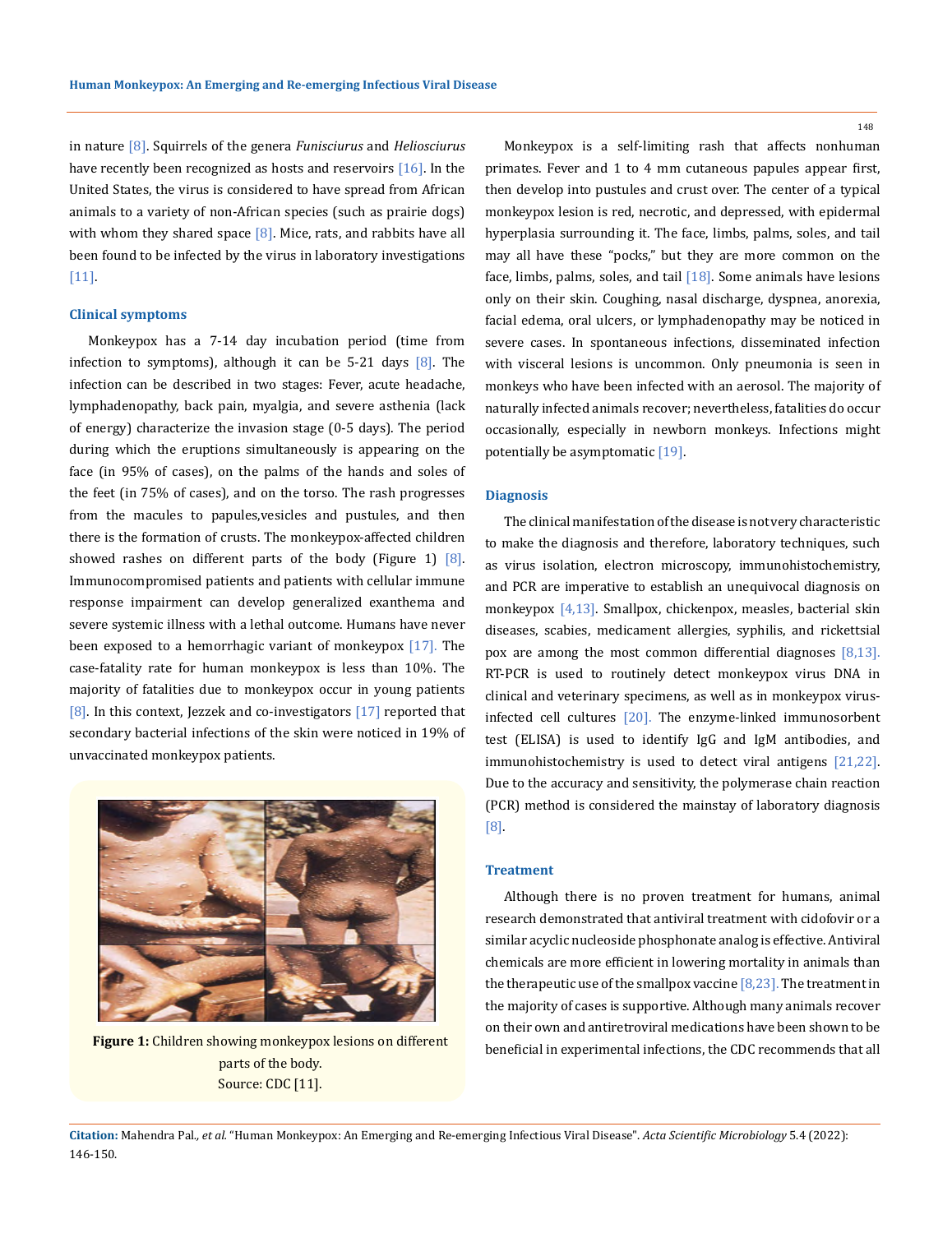149

animals with suspected monkeypox be killed to prevent the disease from spreading [11].

## **Prevention and control**

A variety of precautions can be taken to avoid infection with the monkeypox virus: avoid coming in contact with animals that may be infected with the virus (including animals that are sick or that have been found dead in areas where monkeypox occurs), avoid touching any objects that have come into contact with a sick animal, such as bedding, isolate infected patients from those who might become infected, and after coming into contact with infected animals or humans, wash hands thoroughly  $[11]$ . In the event of a monkeypox epidemic in a monkey colony, the animals can be vaccinated using the virus itself as a preventive strategy [18]. JYNNEOSTM (also known as Imvamune or Imvanex) is an attenuated live virus vaccine approved by the U.S. Food and Drug Administration for the prevention of monkeypox  $[11]$ .

Preventing the spread of monkeypox through animal trade, such as limiting or prohibiting the transportation of small African mammals and monkeys, prove successful in delaying the virus's spread outside of Africa. Smallpox vaccine should not be given to captive animals. Instead, diseased animals should be separated from the rest of the herd and placed in quarantine right away. Any animals that may have had contact with the infected animals should be isolated for 30 days and monitored for monkeypox signs. In the absence of a specific treatment or vaccine, the only approach to prevent infection is to raise public knowledge of the risk factors and educate people about the steps they may take to limit their virus exposure [8].

#### **Conclusion**

The monkeypox virus is an emerging infectious viral disease transmitted by animals to humans. The typical clinical presentation of the disease includes fever, rash, and swollen lymph nodes. Increased human-animal contact as a result of climate change and deforestation, bush meat eating, and poor health and research infrastructure, among other factors, may have established an immunological and ecological niche for monkeypox virus to reemerge. Monkeypox is no longer restricted to endemic areas. As a result, monkeypox virus is a dangerous re-emerging disease with a worldwide reach. There is currently no effective or safe treatment for monkeypox virus infection. JYNNEOS, a novel smallpox vaccine, has been approved by the FDA for the prevention of both monkeypox and smallpox. It is emphasized to adopt the hand hygiene after handing the sick animals and infected biological materials to prevent the spread of infection. Further research on the reservoir, molecular epidemiology, and chemotherapy of monkeypox should be conducted.

#### **Acknowledgements**

We are thankful to Prof. Dr. R. K. Narayan for his prudent suggestions during the preparation of the manuscript and to the CDC for using the clinical photograph of monkeypox in children.

#### **Contribution of Authors**

All the authors contributed equally. They read the final version, and approved it for publication.

## **Conflict of Interest**

The authors declare that they do not have any conflict of interest.

## **Source of Financial Grant**

There was no financial support for this manuscript.

#### **Bibliography**

- 1. Pal M. "Zoonoses". 2<sup>nd</sup> Edition Satyam Publishers, Jaipur, India. (2007).
- 2. [Pal M. "Public health concern due to emerging and re-emerging](https://www.researchgate.net/publication/271675307_Public_Health_Concern_Due_To_Emerging_and_Re-Emerging_Zoonoses)  zoonoses". *[International Journal of Livestock Research](https://www.researchgate.net/publication/271675307_Public_Health_Concern_Due_To_Emerging_and_Re-Emerging_Zoonoses)* 3 [\(2013\): 56-62.](https://www.researchgate.net/publication/271675307_Public_Health_Concern_Due_To_Emerging_and_Re-Emerging_Zoonoses)
- 3. Pal M., *et al*[. "Ebola haemorrahgic fever: An emerging highly](https://www.researchgate.net/publication/271683477_Ebola_hemorrhagic_fever_An_emerging_highly_contagious_and_fatal_viral_zoonosis)  [contagious and fatal viral zoonosis".](https://www.researchgate.net/publication/271683477_Ebola_hemorrhagic_fever_An_emerging_highly_contagious_and_fatal_viral_zoonosis) *Ethiopian International [Journal of Multidisciplinary Research](https://www.researchgate.net/publication/271683477_Ebola_hemorrhagic_fever_An_emerging_highly_contagious_and_fatal_viral_zoonosis)* 2 (2014): 1-2.
- 4. Pal M., *et al*[. "Epidemiology, diagnosis and control of](https://www.researchgate.net/publication/317102568_Epidemiology_Diagnosis_and_Control_of_Monkeypox_Disease_A_comprehensive_Review)  [monkeypox disease: A comprehensive review".](https://www.researchgate.net/publication/317102568_Epidemiology_Diagnosis_and_Control_of_Monkeypox_Disease_A_comprehensive_Review) *American [Journal of Infectious Diseases and Microbiology](https://www.researchgate.net/publication/317102568_Epidemiology_Diagnosis_and_Control_of_Monkeypox_Disease_A_comprehensive_Review)* 5 (2017): 94- [99.](https://www.researchgate.net/publication/317102568_Epidemiology_Diagnosis_and_Control_of_Monkeypox_Disease_A_comprehensive_Review)
- 5. [Pal M. "Contagious ecthyma: An infectious emerging viral](https://actascientific.com/ASMI/pdf/ASMI-01-0008.pdf)  anthropozoonotic disease". *[Acta Scientific Microbiology](https://actascientific.com/ASMI/pdf/ASMI-01-0008.pdf)* 1 [\(2018\): 1.](https://actascientific.com/ASMI/pdf/ASMI-01-0008.pdf)
- 6. [Pal M. "Severe acute respiratory syndrome: A newly](https://actascientific.com/ASMI/pdf/ASMI-01-0059.pdf)  [recognized viral zoonosis of public health concern".](https://actascientific.com/ASMI/pdf/ASMI-01-0059.pdf) *Acta [Scientific Microbiology](https://actascientific.com/ASMI/pdf/ASMI-01-0059.pdf)* 1 (2018): 1.

**Citation:** Mahendra Pal*., et al.* "Human Monkeypox: An Emerging and Re-emerging Infectious Viral Disease". *Acta Scientific Microbiology* 5.4 (2022): 146-150.